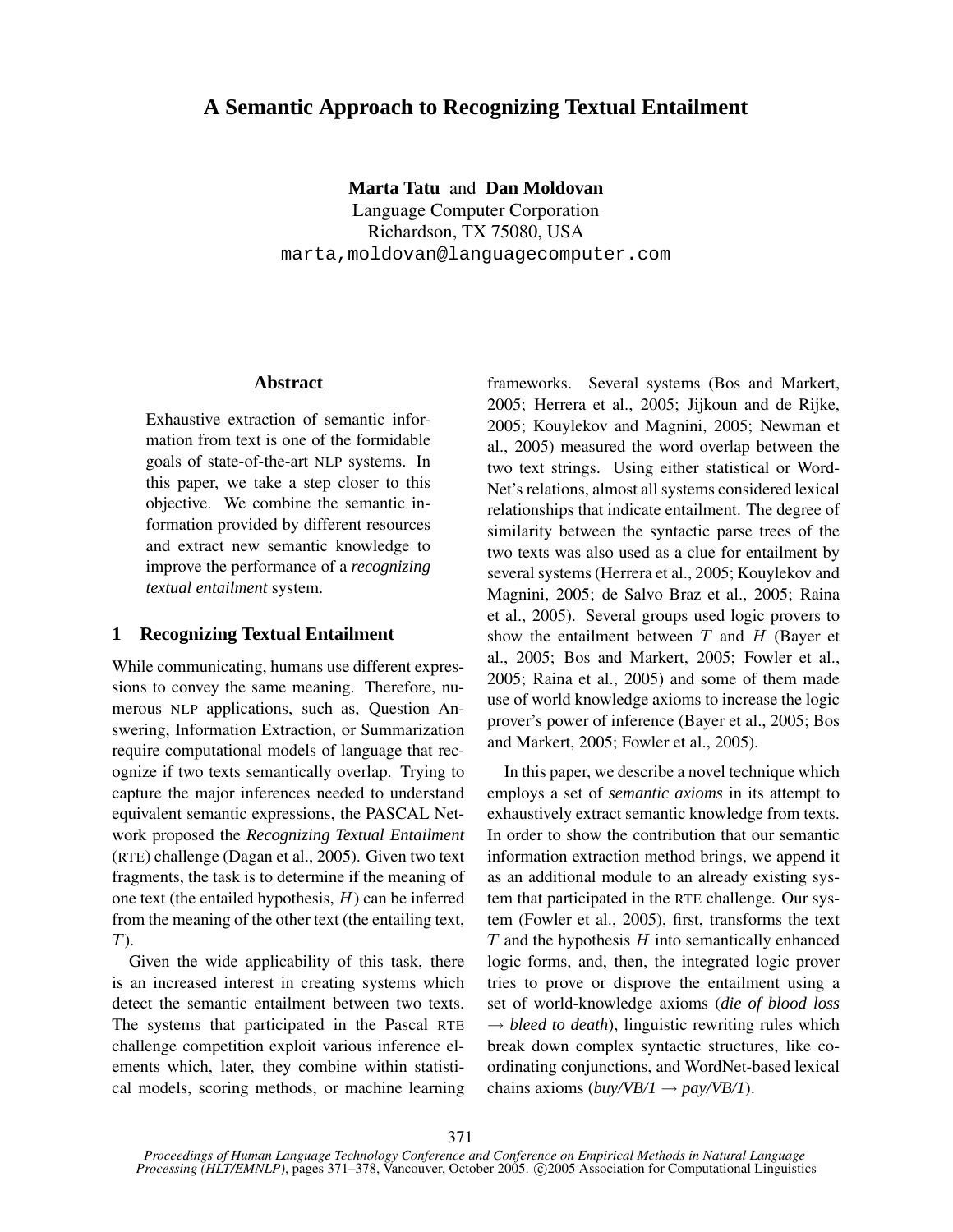## **2 Approach**

We believe that a logic-based semantic approach is highly appropriate for the RTE task<sup>1</sup>. Text T semantically entails  $H$  if its meaning logically implies the meaning of  $H$ . Because the set of semantic relations encoded in a text represents its meaning, we need to identify all the semantic relations that hold between the constituents of  $T$  and, subsequently, between the constituents of  $H$  to understand the meaning of each text. It should be noted that state-of-the-art semantic parsers extract only some of the semantic relations encoded in a given text. To complete this information, we need semantic axioms that augment the extracted knowledge and, thus, provide a better coverage of the text's semantics. Once we gather this information, we state that text  $T$  entails hypothesis  $H$  if and only if we find similar relations between a concept from  $T$  and a semantically analogous concept from  $H$ . By analogous concepts, we mean identical concepts, or words connected by a chain of SYNONYMY, HYPERNYMY or morphological derivation relations in WordNet.

Because the set of semantic elements identified by a semantic parser does not necessarily convey the complete meaning of a sentence, we shall use a set of semantic axioms to infer the missing pieces of information. By combining two semantic relations or by using the FrameNet's frame elements identified in a given text, we derive new semantic information.

In order to show if  $T$  entails  $H$ , we analyze their meanings. Our approach to semantic entailment involves the following stages:

1. We convert each text into logic form (Moldovan and Rus, 2001). This conversion includes part-ofspeech tagging, parse tree generation, and name entity recognition.

2. Using our semantic parser, we identify some of the semantic relations encoded in the analyzed texts. We note that state-of-the-art semantic parsers cannot discover all the semantic relations conveyed implicitly or explicitly by the text. This problem compromises our system's performance. To obtain the complete set of semantic relations that represents the meaning of the given texts, we introduce a new step in our algorithm.

3. We add *semantic axioms* to the already created set of world knowledge, NLP, and WordNet-based lexical chain (Moldovan and Novischi, 2002) axioms that assist the logic prover in its search for proofs. We developed semantic axioms that show how two semantic relations can be combined. This will allow the logic prover to combine, whenever possible, semantic instances in order to infer new semantic relationships. The instances of relations that participate in semantic combinations can be either provided by the text or annotated between WordNet synsets. We also exploit other sources of semantic information from the text. For example, the frames encoded in the text sentence provide information which complements the meaning given by the semantic relations. Our second type of axioms derive semantic relations between the frame elements of a given FrameNet frame.

We claim that the process of applying the semantic axioms, given the semantic relations detected by a semantic parser, will capture the complete semantic information expressed by a text fragment. In this paper, we show the usefulness of this procedure for the RTE task, but we are convinced that it can be used by any system which plans to extract the entire semantic information from a given text.

4. We load the COGEX logic prover (Moldovan et al., 2003) which operates by "reductio ad absurdum" with  $H$ 's negated form and  $T$ 's predicates. These clauses are weighted in the order in which they should be chosen to participate in the search. To ensure that  $H$  will be the last clause to participate, we assign it the largest value. The logic prover searches for new inferences that can be made using the smallest weight clauses. It also assigns a value to each inference based on the axiom it used to derive it. This process continues until the set of clauses is empty. If a refutation is found, the proof is complete. If a contradiction cannot be found, then the predicate arguments are relaxed and, if the argument relaxation fails, then predicates are dropped until a proof by refutation is found. Its score will be computed by deducting points for each argument relaxation and predicate removal. If this value falls below a threshold, then  $T$  does not entail  $H$ . Otherwise, the  $(T, H)$  pair is a true entailment.

We present a textual entailment example to show the steps of our approach. This proof will not

<sup>1</sup>After all, the *entailment, inference,* and *equivalence* terms originated from logic.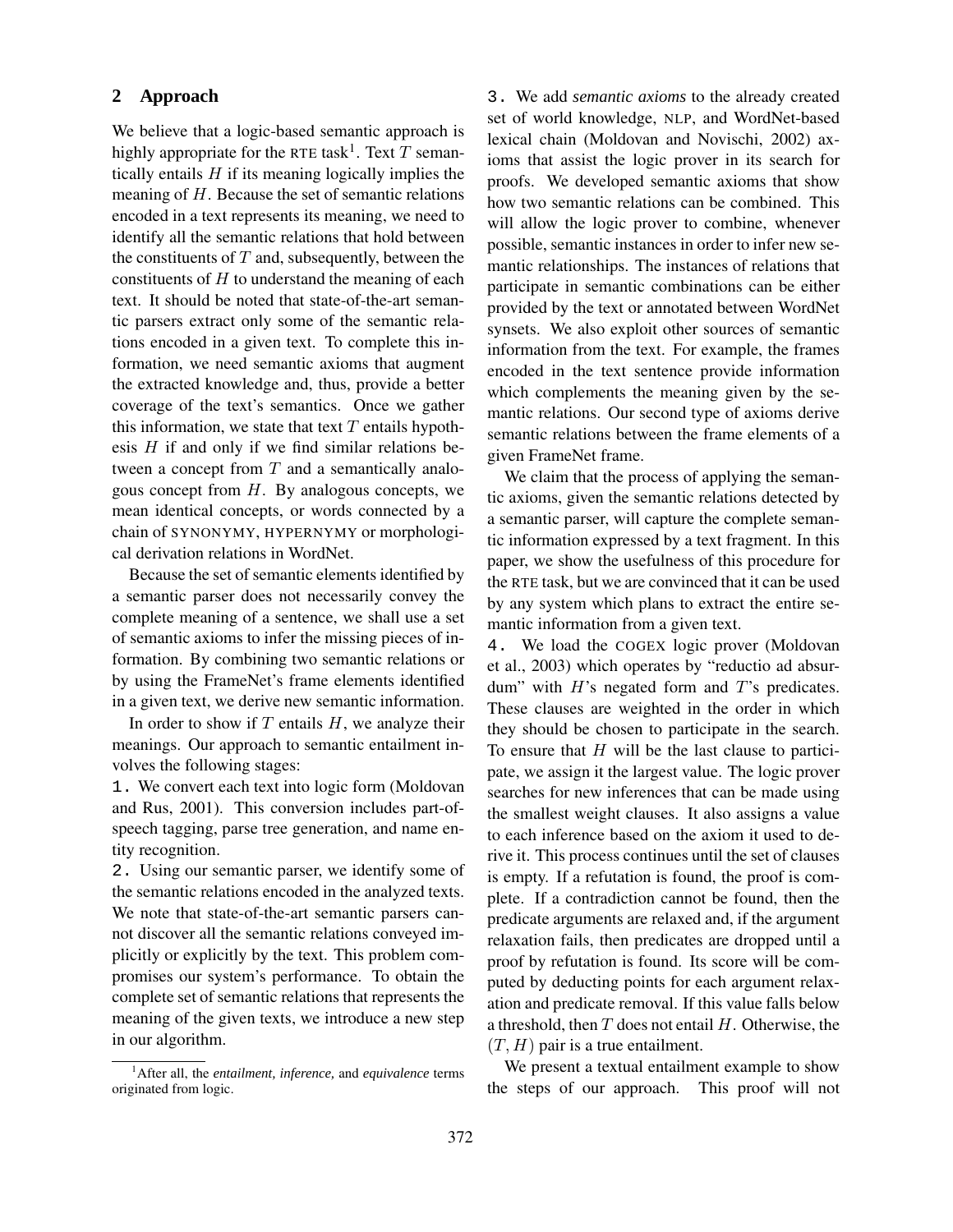| T                      | John and his son, George, emigrated with Mike, John's uncle, to US in 1969.                                                                                                                                                                    |
|------------------------|------------------------------------------------------------------------------------------------------------------------------------------------------------------------------------------------------------------------------------------------|
| $\mathcal{LF}_T$       | $\text{John}(x_1) \wedge \text{son}(x_2) \wedge \text{George}(x_3) \wedge \text{ISA}(x_3, x_2) \wedge \text{KIN}(x_1, x_3) \wedge \text{emigrate}(e_1) \wedge \text{AGT}(x_1, e_1) \wedge \text{AGT}(x_2, e_1) \wedge \text{Mike}(x_4) \wedge$ |
|                        | $uncle(x_5) \wedge \text{ISA}(x_4, x_5) \wedge \text{KIN}(x_1, x_4) \wedge \text{US}(x_6) \wedge \text{LOC}(e_1, x_6) \wedge 1969(x_7) \wedge \text{IMP}(e_1, x_7).$                                                                           |
| $T_{Department}$       | [John and his son, George, $T_{heme.fe}$ emigrated [with Mike, John's uncle, $C_{otherne.fe}$ to $[US]_{Goal.fe}$ in $[1969]_{Time.fe}$ .                                                                                                      |
| $T_{Kinship}$          | [John] $E_{qo.fe}$ and his son, [George,] $_{After,fe}$ emigrated with [Mike] $_{After,fe}$ , [John] $E_{qo.fe}$ 's uncle, to US in 1969.                                                                                                      |
| $T_{Axiom_1}$          | $\text{KIN}(w_1, w_2) \leftrightarrow \text{KIN}(w_2, w_1)$                                                                                                                                                                                    |
|                        | $KIN(x_1, x_3) \rightarrow KIN(x_3, x_1) (KIN(John, George) \rightarrow KIN(George, John))$                                                                                                                                                    |
| $T_{Axiom_2}$          | KIN $\circ$ KIN = KIN $(KIN(w_1, w_2) \wedge KIN(w_2, w_3) \rightarrow KIN(w_1, w_3))$                                                                                                                                                         |
|                        | $\text{KIN}(x_3, x_1) \wedge \text{KIN}(x_1, x_4) \rightarrow \text{KIN}(x_3, x_4)$ (KIN(George, Mike))                                                                                                                                        |
| $T_{Axiom}$            | DEPARTING $F \to \text{LOC}(Theme.fe, Goal.fe)$ (LOC(John, US) $\land$ LOC(George, US))                                                                                                                                                        |
| $T_{Axiom_4}$          | DEPARTING $F \to \text{LOC}(Cotherne, fe, Goal, fe)$ (LOC( <i>Mike, US</i> ))                                                                                                                                                                  |
| $T_{Semantics}$        | $KIN(John, George), KIN(John, Mike), KIN(George, Mike), LOC(John, US), LOC(George, US), LOC(Mike, US),$                                                                                                                                        |
|                        | $\text{TMP}(emigrate, 1969), \text{AGT}(John, emigrate), \text{AGT}(George, emigrate)$                                                                                                                                                         |
| H                      | George and his relative, Mike, came to America.                                                                                                                                                                                                |
| $\mathcal{LF}_H$       | George $(x_1) \wedge$ relative $(x_2) \wedge$ Mike $(x_3) \wedge$ ISA $(x_3, x_2) \wedge$ KIN $(x_1, x_3) \wedge$ come $(e_1) \wedge$ AGT $(x_1, e_1) \wedge$ AGT $(x_2, e_1) \wedge$ America $(x_4)$                                          |
|                        | $\wedge$ LOC $(e_1, x_2)$                                                                                                                                                                                                                      |
| $H_{Arriving}$         | [George and his relative, Mike,] $The$ me. $fe$ came to [America] $Goal. fe$ .                                                                                                                                                                 |
| $H_{Kinship}$          | $[George]_{Eao.fe}$ and his <i>relative</i> , [Mike] $_{After.fe}$ , came to America.                                                                                                                                                          |
| $H_{Axiom_1}$          | ARRIVING $F \to \text{LOC}(Theme. fe, Goal. fe)$ (LOC(George, America) $\land \text{LOC}(Mike, America)$ )                                                                                                                                     |
| H <sub>Semantics</sub> | $KIN(George, Mike), LOC(George, America), LOC(\overline{Mike}, America)$                                                                                                                                                                       |

Table 1: Entailment proof example. Table 2 lists the semantic relations and their abbreviations. Sections 3.2 and 4.1 will detail the semantics behind the axioms  $T_{Axiom_1}, T_{Axiom_2}, T_{Axiom_3}, T_{Axiom_4}$ , and  $H_{Axiom_1}$ .

make use of any world knowledge axioms. Let the text T be *John and his son, George, emigrated with Mike, John's uncle, to US in 1969* and the entailed hypothesis H *George and his relative, Mike, came to America*. Our system transforms each text into its corresponding semantically enhanced logic form  $(\mathcal{LF}_T$  and  $\mathcal{LF}_H$  in Table 1). Then, the logic prover uses the newly added semantic axioms to derive extra semantic information from T and H (for example, *George* and *Mike* are relatives, but  $T$  does not explicitly specify this), after another preprocessing step which identifies the frame elements of each frame encoded in the two texts ( $T_{Department}$ ,  $T_{Kinship}$ ,  $H_{Arriving}$ ,  $H_{Kinship}$ ). In our example, the axioms  $T_{Axiom_1}$  and  $T_{Axiom_2}$ denote the *symmetry* and the *transitivity* of the KIN-SHIP relation.  $T_{Axiom_3}$ ,  $T_{Axiom_4}$  and  $H_{Axiom_1}$  are the frame-related axioms used by the logic prover. The  $T_{Semantics}$  and  $H_{Semantics}$  rows (Table 1) summarize the meaning of  $T$  and  $H$ . We note that half of these semantic instances were extracted using the semantic axioms. Once the lexical chains between the concepts in  $T$  and the ones from  $H$  are computed, the entailment becomes straightforward. We represented, graphically, the meaning of the two texts in Figure 1. We also show the links between the analogous concepts that help prove the entailment.

In the coming sections of the paper, we detail the process of semantic axiom generation. We start with a summary of the axioms that combine two semantic relations.



Figure 1:  $T_{Semantics}$  and  $H_{Semantics}$ . The solid arrows represent the relations identified by the semantic parser. The dotted arrows symbolize the lexical chains between concepts in  $T$  and their analogous concepts in  $H$  (US<sub>T</sub> and America<sub>H</sub> belong to the same WordNet synset). The dash arrows denote the relations inferred by combining two semantic relations. The long dash arrows indicate the relations between frame elements.

# **3 Semantic Calculus**

## **3.1 Semantic relations**

For this study, we adopt a revised version of the semantic relation set proposed by (Moldovan et al., 2004). Table 2 enumerates the semantic relations that we consider<sup>2</sup>.

<sup>&</sup>lt;sup>2</sup>See (Moldovan et al., 2004) for definitions and examples.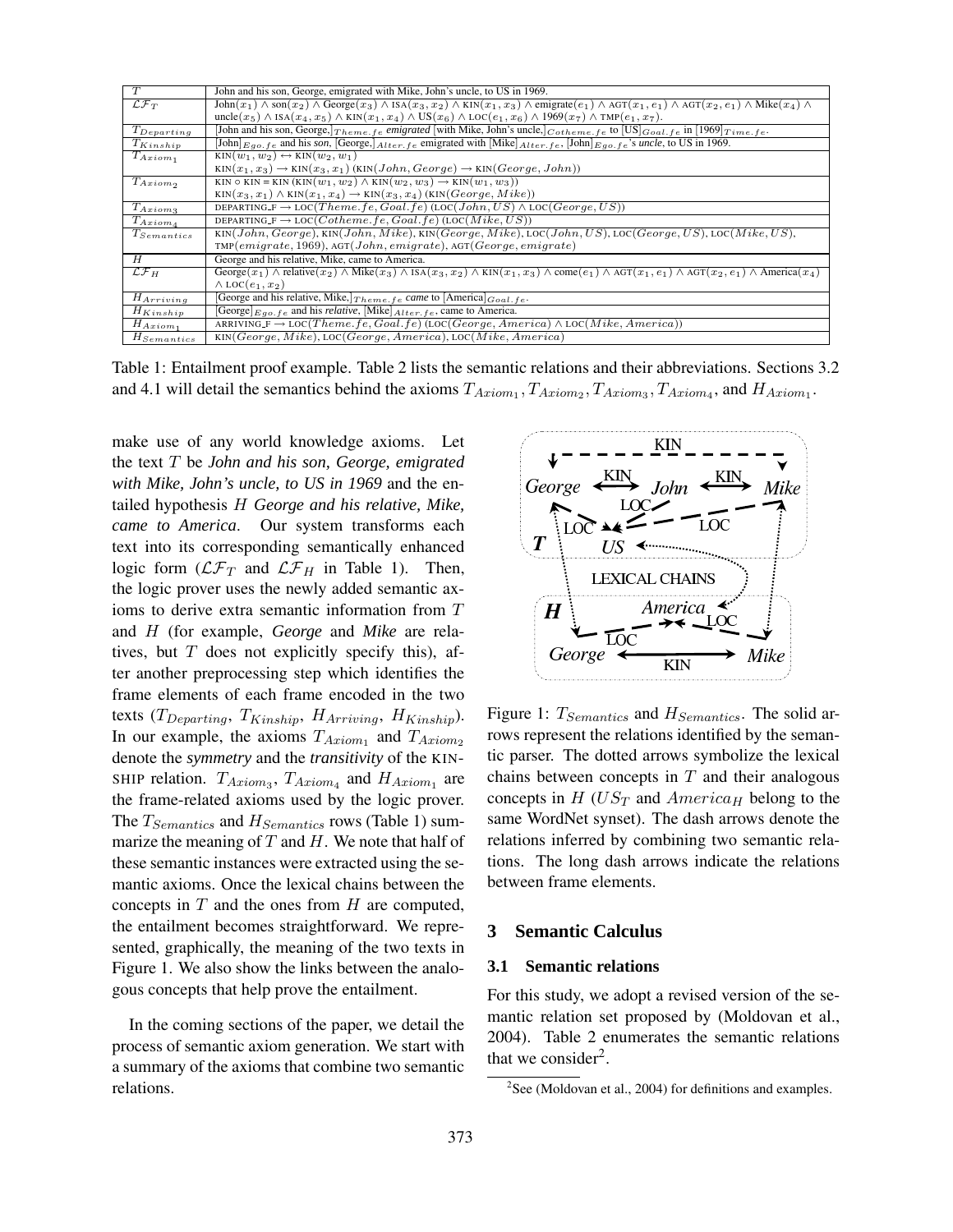| POSSESSION (POS)         | MAKE-PRODUCE (MAK)          | <b>RECIPIENT (REC)</b>         | THEME-PATIENT (THM)        |
|--------------------------|-----------------------------|--------------------------------|----------------------------|
| KINSHIP (KIN)            | <b>INSTRUMENT (INS)</b>     | FREQUENCY (FRO)                | RESULT (RSL)               |
| PROPERTY-ATTRIBUTE (PAH) | <b>LOCATION-SPACE (LOC)</b> | INFLUENCE (IFL)                | STIMULUS (STI)             |
| AGENT (AGT)              | PURPOSE (PRP)               | ASSOCIATED WITH (OTH)          | EXTENT (EXT)               |
| TEMPORAL (TMP)           | SOURCE-FROM (SRC)           | MEASURE (MEA)                  | PREDICATE (PRD)            |
| DEPICTION (DPC)          | TOPIC (TPC)                 | SYNONYMY-NAME (SYN)            | CAUSALITY (CSL)            |
| PART-WHOLE (PW)          | MANNER (MNR)                | ANTONYMY (ANT)                 | <b>JUSTIFICATION</b> (JST) |
| HYPERNYMY (ISA)          | MEANS (MNS)                 | PROBABILITY OF EXISTENCE (PRB) | GOAL (GOL)                 |
| ENTAIL (ENT)             | <b>ACCOMPANIMENT</b> (ACC)  | POSSIBILITY (PSB)              | <b>BELIEF</b> (BLF)        |
| CAUSE (CAU)              | EXPERIENCER (EXP)           | CERTAINTY (CRT)                | MEANING (MNG)              |
|                          |                             |                                |                            |

Table 2: The set of semantic relations

#### **3.2 Combinations of two semantic relations**

Our goal is to devise semantic axioms for combinations of two relations,  $R_1$  and  $R_2$ , by observing the semantic connection between the  $w_1$  and  $w_3$  words for which there exists at least one other word,  $w_2$ , such that  $R_1(w_1, w_2)$  and  $R_2(w_2, w_3)$  hold true<sup>3</sup>.

Harabagiu and Moldovan (1998) tackled the problem of semantic combinations, for the first time. Their set of relations included the WordNet1.5 annotations and 12 relationships derived from the Word-Net glosses<sup>4</sup>. In our research, unlike (Harabagiu and Moldovan, 1998), the semantic combinations use the relations identified in text with a rather minimal contribution from the WordNet relations.

Harabagiu and Moldovan (1998) also investigate the number of possible semantic combinations. Based on their properties, we can have up to eight combinations between any two semantic relations and their inverses, not counting the combinations between a semantic relation and itself<sup>5</sup>. For instance, given an asymmetric relation and a symmetric one which share the same part-of-speech for their arguments, we can produce four combinations. ISA  $\circ$  ANT, ISA<sup>-1</sup>  $\circ$  ANT, ANT  $\circ$  ISA, and ANT  $\circ$  $ISA^{-1}$  are the four possible distinct combinations between HYPERNYMY and ANTONYMY. "o" symbolizes the semantic composition between two relations compatible with respect to the part-of-speech of their arguments: for any two concepts,  $w_1$  and  $w_3$ ,  $(R_i \circ R_j)(w_1, w_3)$  if and only if  $\exists w_2$ , a third concept, such that  $R_i(w_1, w_2)$  and  $R_j(w_2, w_3)$  hold. By  $R^{-1}$ ,

we denote the inverse of relation R: if  $R(x, y)$ , then  $R^{-1}(y, x)$ .

While analyzing the combinations, we observed some regularities within the semantic composition process. For example,  $R_1^{-1} \circ R_2^{-1} = (R_2 \circ R_1)^{-1}$ for any, not necessarily distinct, semantic relations  $R_1$  and  $R_2$ <sup>6</sup>. If one of the relations is symmetric ( $R^{-1} = R$ ), the statement is still valid. Using  $(R^{-1})^{-1} = R$  and the previous equality, we can reduce by half the number of semantic combinations that we have to compute for  $R_1 \neq R_2$ .

We plan to create a  $40 \times 40$  matrix with all the possible combinations between any two semantic relations from the set we consider. Theoretically, we can have up to 27,556 semantic combinations, but only 25.79% of them are possible<sup>7</sup> (for example,  $MNR(r, v)$  and  $SYN(n, n)$  cannot be combined). Many combinations are not semantically significant either because they are very rare, like,  $KIN(n, n)$  $\circ$  TMP $(n, v)$ , or because they do not result into one of the 40 relations, for instance,  $PAH(a, n)$   $\circ$ AGT $(n, v)^8$ . We identified two approaches to the problem mentioned above. The first tries to fill one matrix cell at a time in a consecutive manner. The second approach tries to solve the semantic combinations we come upon in text corpora. As a result, we analyzed the RTE development corpus and we devised rules for some of the  $R_i \circ R_j$  combinations that we encountered. We validated these axioms by man-

 ${}^{3}R(x, y)$  indicates that relation R holds between x and y.

<sup>&</sup>lt;sup>4</sup>This set includes the AGENT, OBJECT, INSTRUMENT, BEN-EFICIARY, PURPOSE, ATTRIBUTE, REASON, STATE, LOCA-TION, THEME, TIME, and MANNER relations.

<sup>5</sup>Harabagiu and Moldovan (1998) lists the exact number of possible combinations for several WordNet relations and partof-speech classes.

<sup>&</sup>lt;sup>6</sup>The equality holds only if the two composition terms exist.

 $7$ On average, each semantic relation has 2.075 pairs of arguments. For example, SRC can connect two nouns (*US investor*), or an adjective and a noun (*American investor*) and, depending on its arguments, SRC will participate in different combinations. Out of the 27,556 combinations, only 7,109 are syntactically possible.

<sup>8</sup>n, v, a, and r stand for *noun*, *verb*, *adjective*, and *adverb*, respectively. As an example,  $R(n, n)$  means that relation R can connect two nouns.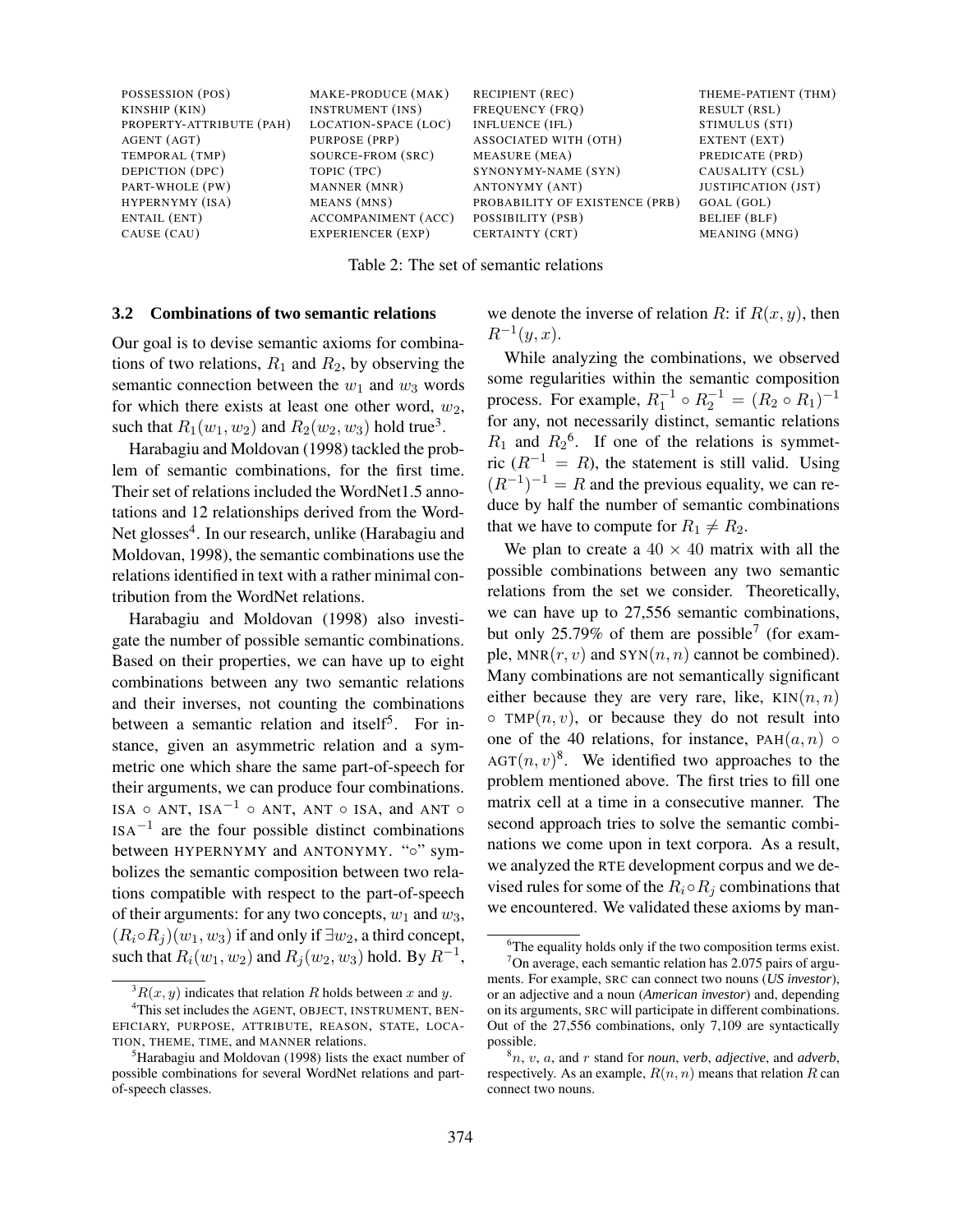| LOCATION $\circ$ PART-WHOLE = LOCATION (LOCATION $(x, l_1) \wedge$ PART-WHOLE $(l_1, l_2) \rightarrow$ LOCATION $(x, l_2)$ ) |
|------------------------------------------------------------------------------------------------------------------------------|
| <i>Example</i> : John lives in Dallas, Texas.                                                                                |
| LOCATION(John, Dallas) and PART-WHOLE(Dallas, Texas) imply that LOCATION(John, Texas).                                       |
| ISA $\circ$ ATTRIBUTE = ATTRIBUTE (ISA $(x, y)$ ) $\land$ ATTRIBUTE $(y, a) \rightarrow$ ATTRIBUTE $(x, a)$ )                |
| <i>Example</i> : Mike is a rich man.                                                                                         |
| If $\text{ISA}(Mike, man)$ and $\text{ATTRIBUTE}(man, rich)$ , then $\text{ATTRIBUTE}(Mike, rich)$ .                         |
| Similar statements can be made for other "attributes": LOCATION, TIME, SOURCE, etc.                                          |
| ISA $\circ$ LOCATION = LOCATION (ISA $(x, y) \wedge$ LOCATION $(y, l) \rightarrow$ LOCATION $(x, l)$ )                       |
| <i>Example</i> : The man in the car, George, is an old friend of mine.                                                       |
| $ISA(George, man)$ and $LocATION(max, car) \rightarrow LOCATION(George, car)$                                                |
| KINSHIP $\circ$ KINSHIP = KINSHIP (KINSHIP $(x, y) \wedge$ KINSHIP $(y, z) \rightarrow$ KINSHIP $(x, z)$ )                   |
| See example in Section 2.                                                                                                    |
| THEME $\circ$ ISA <sup>-1</sup> = THEME (THEME $(e, y) \wedge$ ISA $(x, y) \rightarrow$ THEME $(e, x)$ )                     |
| <i>Example:</i> Yesterday, John ate some fruits: an apple and two oranges.                                                   |
| THEME $(eat, fruit) \wedge$ ISA $(apple, fruit) \rightarrow$ THEME $(eat, apple)$                                            |
| THEME $\circ$ PART-WHOLE <sup>-1</sup> = THEME (THEME $(e, y) \wedge$ PART-WHOLE $(x, y) \rightarrow$ THEME $(e, x)$ )       |
| <i>Example</i> : Five Israelis, including two children, were killed yesterday.                                               |
| THEME(kill, $Israeli) \wedge PART-WHOLE(child, Israeli) \rightarrow THENE(kill, child)$                                      |
| Similar statements can be made for all the thematic roles: AGENT, EXPERIENCER, INSTRUMENT, CAUSE, LOCATION, etc.             |
| AGENT $\circ$ ISA <sup>-1</sup> = AGENT (AGENT $(e, y) \wedge$ ISA $(x, y) \rightarrow$ AGENT $(e, x)$ )                     |
| AGENT $\circ$ PART-WHOLE <sup>-1</sup> = AGENT (AGENT $(e, y) \wedge$ PART-WHOLE $(x, y) \rightarrow$ AGENT $(e, x)$ )       |

Table 3: Examples of semantic combination axioms

ually checking all the LA Times corpus  $(w_1, w_3)$ pairs which satisfy  $(R_i \circ R_j)(w_1, w_3)$ . We have identified 64 semantic axioms that show how semantic relations can be combined. These axioms use relations such as PART-WHOLE, ISA, LOCATION, AT-TRIBUTE, or AGENT. We listed several example rules in Table 3. The 64 axioms can be applied independent of the concepts involved in the semantic composition. We have also identified rules that can be applied only if the concepts that participate satisfy a certain condition or if the relations are of a certain type. For example,  $LOC \circ LOC = LOC$  only if the LOC relation shows inclusion (*John is in the car in the garage*  $\rightarrow$  LOC(*John, garage*). *John is near the car behind the garage*  $\rightarrow$  LOC(*John, garage*)).

## **4 FrameNet Can Help**

The Berkeley FrameNet project<sup>9</sup> (Baker et al., 1998) is a lexicon-building effort based on the theory of *frame semantics* which defines the meanings of lexical units with respect to larger conceptual structures, called frames. Individual lexical units point to specific frames and establish a binding pattern to specific elements within the frame. FrameNet describes the underlying frames for different lexical units and examines sentences related to the frames using the BNC corpus. The result is an XML database that contains a set of frames, a set of frame elements for each frame, and a set of frame annotated sentences.

### **4.1 Frame-based semantic axioms**

With respect to a given target, the frame elements contribute to the understanding of the sentence. But they only link each argument to the target word (for example,  $THM(theme, target)$ ) or  $AGT$ (*theme, target*),  $LOC(place, target)$ , etc.). Often enough, we can find relations between the frame elements of a given frame. These new instances of semantic relations take as arguments the frame elements of a certain frame, when they are expressed in the text. For example, given the DEPART-ING frame, we can say that the origin of the *theme* is the *source* (SRC(theme, source)) and that the new location of the *theme* is the *goal* frame element  $(LOC(theme, goal)$ ). Moreover, if the text specifies the *cotheme* frame element, then we can make similar statements about it (SRC(cotheme, source) and  $LOC(cotherne, goal)$ ). These new relation instances increase the semantic information that can be derived from text.

So far, we manually inspected 54 frames and analyzed the relationships between their frame elements by examining their definitions and the annotated corpus provided with the FrameNet data. For each frame, we retained only the rules independent of the

<sup>9</sup>http://framenet.icsi.berkeley.edu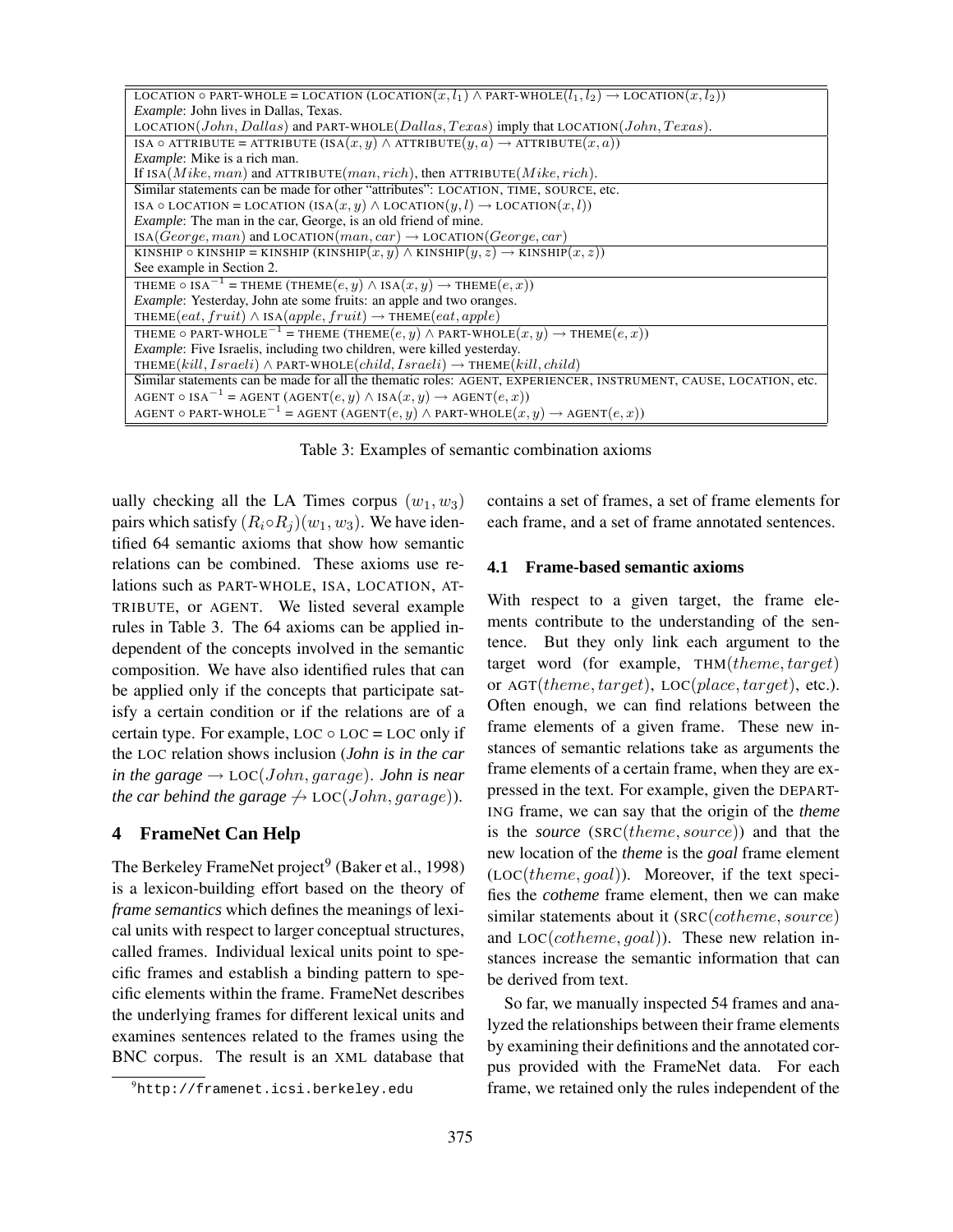| CLOTHING PARTS $F \to PW(subpart, clothing)$                                                                                                                                                  |
|-----------------------------------------------------------------------------------------------------------------------------------------------------------------------------------------------|
| CLOTHING PARTS $F \to PW(material, subpart)$                                                                                                                                                  |
| <i>Example:</i> "Hello, Hank" they said from the depths of the $f[\text{tur}]_{Material}$ [collars] $\text{Subpart}, \text{Target}$ of $[\text{their}]_{Wearer}$ [coats] $\text{Clotthing}$ . |
| $PW(fur, collar)$ and $PW(collar, coat)$                                                                                                                                                      |
| CLOTHING $F \to PAH$ ( <i>descriptor, garment</i> ) $\vee$ PAH ( <i>descriptor, material</i> )                                                                                                |
| Example: She didn't bring heels with her so she decided on [gold] $_{Descriptor}$ [leather] Material [flip-flops] Garment, Target.                                                            |
| $PAH(gold, leather) \vee PAH(gold, flip-flop)$                                                                                                                                                |
| KINSHIP $F \to$ KIN $(eqo, alter)$                                                                                                                                                            |
| <i>Example:</i> The new subsidiary is headed by [Rupert Soames] $_{After}$ , $[\text{son}]_{Target}$ [of the former British Ambassador to France and                                          |
| EC vice-president $E_{qo}$ .                                                                                                                                                                  |
| KIN(Rupert Soames, the former British Ambassador to France and EC vice-president)                                                                                                             |
| GETTING $F \rightarrow POS(recipient, theme)$                                                                                                                                                 |
| GETTING $\overline{F} \rightarrow \neg \text{POS}(source, theme)$ (only if the <i>source</i> is a person)                                                                                     |
| <i>Example:</i> In some cases, [the BGS libraries] $_{Recipient}$ had [obtained] $_{Target}$ [copies of theses] $_{The me}$ [from the authors] $_{Source}$                                    |
| [by purchase or gift] $_{Means}$ , and no loan records were available for such copies.                                                                                                        |
| POS(the BGS libraries, copies of theses) and $\neg$ POS(authors, copies of theses)                                                                                                            |
| GETTING $F \rightarrow \overline{SC}(theme, source)$ (if the <i>source</i> is not a person)                                                                                                   |
| <i>Example:</i> He also said that $\text{[Iran]}_{Recipient}$ [acquired] $_{Target}$ [fighter-bomber aircraft] $_{Theme}$ [from countries other than the USA                                  |
| and the Soviet Union $ _{Source}$ .                                                                                                                                                           |
| SRC(fighter-bomber aircraft, countries other than the USA and the Soviet Union)                                                                                                               |

Table 4: Frames-related semantic rules

frame's lexical units. We identified 132 semantic axioms that hold in most cases $10$ . We show some examples in Table 4.

## **4.2 Context importance**

There are cases when the rules that we identified should not be applied. Let's examine the sentence *John intends to leave the kitchen*. If we consider only the DEPARTING frame and its corresponding rules, without looking at the context, then our conclusions  $(\neg$  LOC(*John*, *kitchen*) and  $SRC(John, kitchen)$  will be false. This sentence states an intention of motion, not the actual action. Therefore, our semantic axioms apply only when the context they are in, allows it. To overcome this problem, we do not apply the axioms for target words found in planning contexts, contexts related to beliefs, intentions, desires, etc. As an alternative, we keep track of plans, intentions, desires, etc. and, if, later on, we confirm them, then we apply the semantic axioms. Also, when we analyze a sentence, the frame whose rules we apply needs to be chosen carefully. For example, in the sentence [*A*  $b$ *oat*]<sub>Agent</sub> [carrying] $T_{\text{arget}}$  [would-be Moroccan il- $\left[ \operatorname*{legal\ emigr} \right]_{Theme}\left[ \textit{from \textit{UK}} \right]_{Path\_start}\left[ \textit{to \textit{Spin}} \right]$ ]Path end *sank in the Strait of Gibraltar on June 8*, the CARRYING frame's axioms do not apply. The boat nor the emigrants reach Spain (the *path end* of the motion) because the boat sank. Here, the rules given by *sink.v*'s frame should be given priority over the *carry.v*'s rules. We can generalize and conclude that, given a sentence that contains more than one target (therefore, maybe multiple frames), the dominant frame, the one whose rules should be applied, is the frame given by the predicative verb. In the previous sentence, the dominant frame is the one given by *sink.v* and its rules should be applied before the axioms of the CARRYING frame. It should be noted that some of the axioms semantically related to the CARRYING frame still apply (for example,  $SRC(emigrams, UK)$  or  $SRC(boat, UK)$ ). Unlike LOC(emigrants, Spain), the previous relations do not conflict with the semantics given by *sink.v* and its location (*the Strait of Gibraltar*).

## **5 Experimental Results**

### **5.1 The** RTE **data**

The benchmark corpus for the RTE task consists of seven subsets with a 50%-50% split between the positive entailment examples and the negative ones. Each subgroup corresponds to a different NLP application: Information Retrival (IR), Comparable Documents (CD), Reading Comprehension (RC), Question Answering (QA), Information Extraction (IE), Machine Translation (MT), and Paraphrase Acquisition (PP). The RTE data set includes 1367 English  $(T, H)$  pairs from the news domain (political, eco-

 $10$ Section 4.2 lists some exception cases.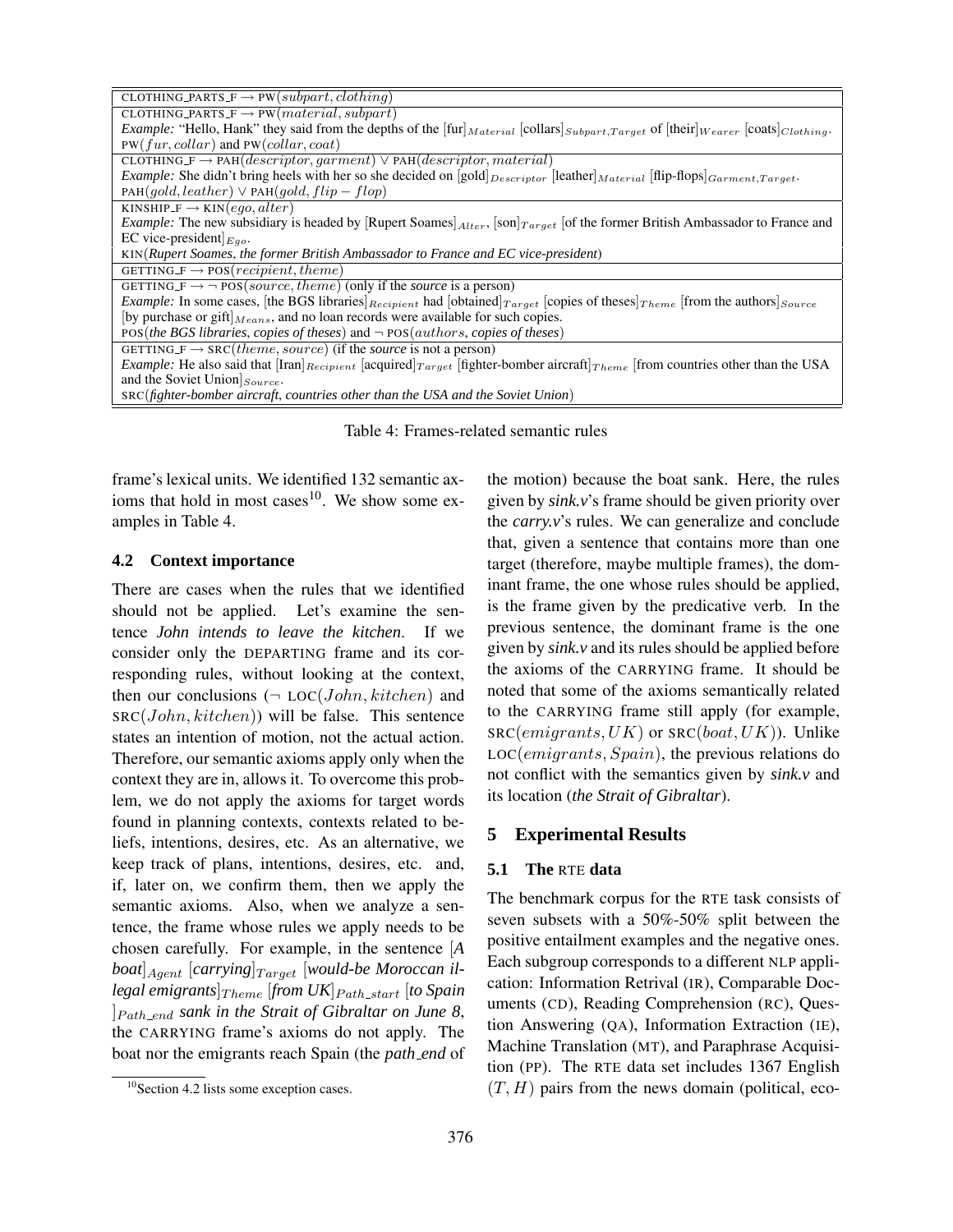| <b>Semantic Axioms</b> | <b>CD</b>            |          | IE    |      | IR   |      | МT    |       | PP   |     | OA     |      |       | RC    |
|------------------------|----------------------|----------|-------|------|------|------|-------|-------|------|-----|--------|------|-------|-------|
|                        |                      |          |       |      |      |      |       |       |      |     |        |      |       |       |
| Test data $(\% )$      |                      |          |       |      |      |      |       |       |      |     |        |      |       |       |
| applied to all $T_s$   | 13.33                | 21.33    | 26.66 | 10   | 6.66 | 4.44 | 1.66  | 10    |      |     | 15.38  | .69  | 21.43 | 17.14 |
| applied to all $Hs$    | 1.33                 | 9.33     |       | 10   |      |      | 1.66  | 1.66  |      |     | . . 53 | v    |       | 1.43  |
| solution for $(T, H)$  | 9.33                 | $\theta$ | 20    |      | 4.44 |      | 10    | . 66  |      |     | 10.77  | . 53 | 10    | 5.71  |
|                        | Development data (%) |          |       |      |      |      |       |       |      |     |        |      |       |       |
| applied to all $T_s$   | 22                   | 27.08    | 34.28 | 5.71 | 8.57 | 8.57 | 18.51 | 18.51 | 5.12 | 9.3 | 28.88  |      | 9.61  | 9.8   |
| applied to all $Hs$    |                      | 8.33     | 5.71  | 2.85 |      | 2.85 | 7.4   | 3.7   |      |     | 2.22   | 0    |       | 1.96  |
| solution for $(T, H)$  | 10                   | 2.08     | 22.85 | 5.71 | 5.71 | 2.85 | 18.51 | 3.7   | 2.56 |     | 20     | υ    | 7.69  |       |

Table 5: The impact of the semantic axioms on each NLP application data set. **T** and **F** stand for *True* and *False* entailments, respectively.

nomical, etc.). The development set consists of 567 examples and the test set contains the remaining 800 pairs.

### **5.2 Semantic axiom applicability**

We measured the applicability of our set of semantic rules, by counting the number of times they extract new semantic information from text. Table 6 shows, in percentages, the coverage of the semantic axioms when applied to the texts  $T$  and the hypotheses  $H$ . We also show the number of times the semantic rules solve a  $(T, H)$  entailment without employing any other type of axioms.

| <b>Semantic Axioms</b>                          | <b>True</b>                      | <b>False</b> | <b>Overall</b>   |  |  |  |  |  |  |
|-------------------------------------------------|----------------------------------|--------------|------------------|--|--|--|--|--|--|
|                                                 |                                  |              | (True and False) |  |  |  |  |  |  |
| Test data (%)                                   |                                  |              |                  |  |  |  |  |  |  |
| 15.75<br>11.75<br>13.75<br>applied to all $T_s$ |                                  |              |                  |  |  |  |  |  |  |
| applied to all $Hs$                             | 2.00                             | 3.74         | 2.87             |  |  |  |  |  |  |
| both $T_s$ and $H_s$                            | 8.87                             | 7.75         | 8.31             |  |  |  |  |  |  |
| solution for $(T, H)$                           | 10.25                            | 1.50         | 5.87             |  |  |  |  |  |  |
|                                                 | Development data $(\frac{6}{6})$ |              |                  |  |  |  |  |  |  |
| applied to all $T_s$                            | 18.02                            | 11.26        | 14.64            |  |  |  |  |  |  |
| applied to all $Hs$                             | 2.47                             | 2.81         | 2.65             |  |  |  |  |  |  |
| both $T_s$ and $H_s$                            | 10.25                            | 7.04         | 8.64             |  |  |  |  |  |  |
| solution for $(T, H)$                           | 12.36                            | 1.76         | 7.05             |  |  |  |  |  |  |

Table 6: Applicability on the RTE data

Clearly, because the texts  $T$  convey much more information than  $H$ , they are the ones that benefit the most from our semantic axioms. The hypotheses H are more straightforward and a semantic parser can extract all their semantic information. Also, the rules tend to solve more positive  $(T, H)$  entailments. Because there are seven subsets corresponding to different NLP applications that make up the RTE data, we analyzed the contribution of our semantic axioms to each of the seven tasks. Table 5 shows the axioms' impact on each type of data. The logic-based approach proves to be useful to tasks like Information Extraction, Reading Comprehension, or Comparable Documents, and it doesn't seem to be the right choice for the more lexical-orientated applications like Paraphrase Acquisition, Machine Translation, and Information Retrieval.

## **5.3** RTE **performance**

To show the impact of our semantic axioms, we measured the contribution they bring to a system that participated in the RTE challenge. The ACC and F columns (Table 7) show the performance of the system before and after we added our semantic rules to the list of axioms needed by the logic prover.

| <b>Task</b> | Original   |      | <b>Enhanced</b> |      |  |
|-------------|------------|------|-----------------|------|--|
|             | <b>ACC</b> | F    | <b>ACC</b>      | F    |  |
| Test-IR     | .478       | .472 | $\overline{.5}$ | .505 |  |
| Test-CD     | .78        | .736 | .847            | .819 |  |
| Test-RC     | .514       | .558 | .6              | .636 |  |
| Test-OA     | .485       | .481 | .523            | .537 |  |
| Test-IE     | .483       | .603 | .575            | .687 |  |
| Test-MT     | .542       | .444 | .567            | .49  |  |
| Test-PP     | .45        | .585 | .44             | .576 |  |
| Test        | .551       | .561 | .604            | .621 |  |
| Development | .63        | .619 | .718            | .714 |  |

Table 7: The accuracy(ACC) and f-measure(F) performance values of our system

The results show that richer semantic connectivity between text concepts improve the performance of a semantic entailment system. The overall accuracy increases with around 5% on the test data and almost 8% on the development set. We obtained performance improvements for all application settings, except for the Paraphrase Acquisition task. For this application, we obtained the smallest axiom coverage (Table 5). The impact of the semantic axioms on each NLP application data set correlates with the